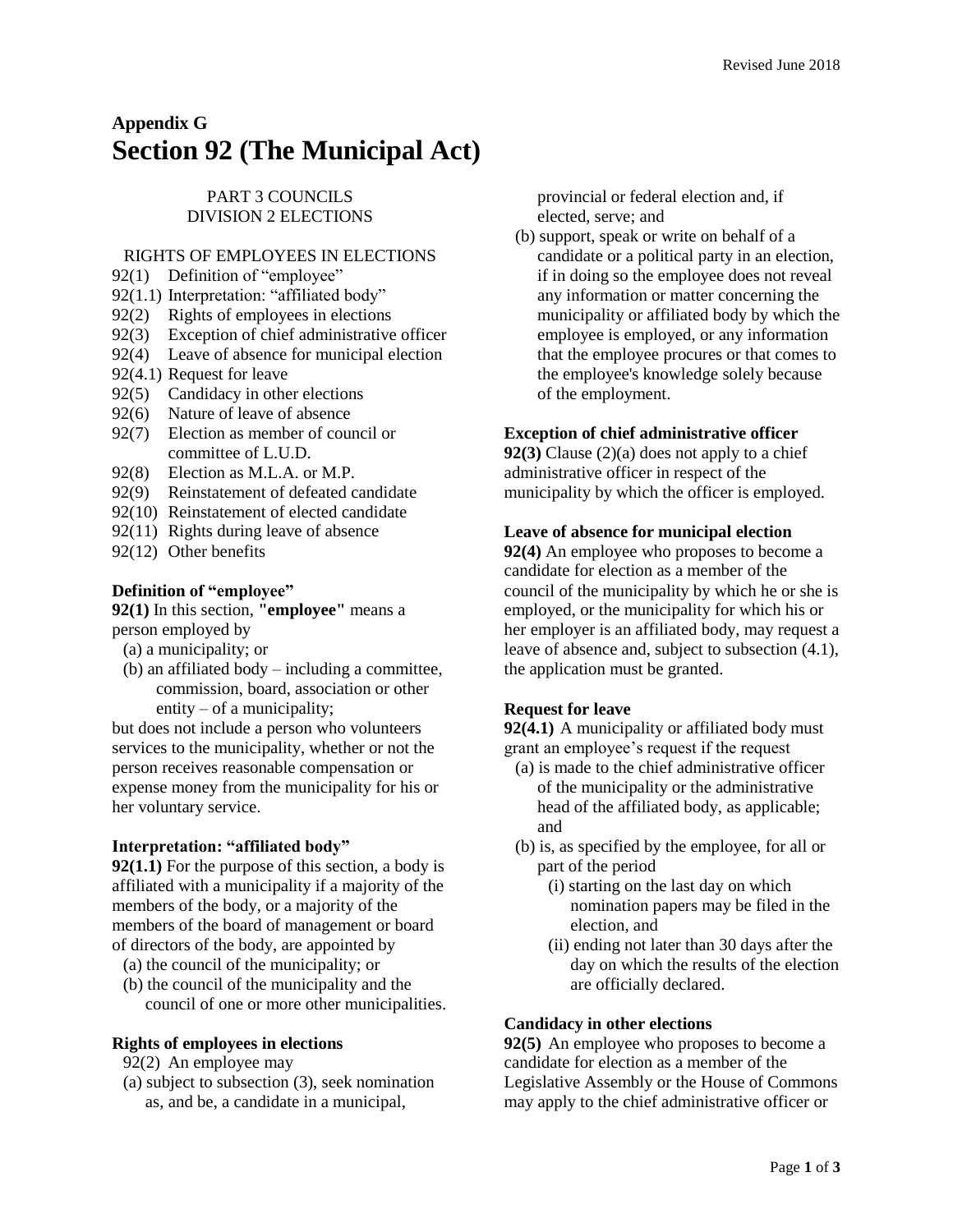the administrative head of the affiliated body, as applicable, for leave of absence for a period starting on the day on which the writ for the election is issued and ending

- (a) where the employee is nominated as a candidate, not later than 30 days after the day on which the results of the election are officially declared; and
- (b) where the employee is not nominated as a candidate, not earlier than the day fixed by law for the nomination of candidates in the election;

or a part of the applicable period of time, as requested by the employee; and every such application must be granted.

# **Nature of leave of absence**

**[92\(6\)](https://web2.gov.mb.ca/laws/statutes/ccsm/m225f.php#92(6))** A leave of absence granted under subsections (4) and (5) must be granted

- (a) where the employee is entitled to vacation leave with pay, and the employee so requests, as vacation leave with pay until the vacation leave with pay expires and after that time as leave without pay; or
- (b) as leave without pay.

## **Election as member of council or committee of L.U.D.**

**[92\(7\)](https://web2.gov.mb.ca/laws/statutes/ccsm/m225f.php#92(7))** In the following circumstances, an employee who is elected as a member of the council or the committee of a local urban district must be placed on a leave of absence without pay for a period starting on the day of the election and ending on the earlier of the day that is eight years and one month after the day of the election, or the day that is one month after the day the employee ceases to hold the elected office:

- (a) if the employee is elected as a member of the council of the municipality that employs the employee
- (b) if the employee is elected as a member of the committee of a local urban district in the municipality that employs the employee;
- (c) if the employee is employed by an affiliated body of the municipality, and he or she is elected as a member of the council of the municipality or the

committee of a local urban district in the municipality.

## **Election as M.L.A. or M.P.**

**[92\(8\)](https://web2.gov.mb.ca/laws/statutes/ccsm/m225f.php#92(8))** An employee who is elected to the Legislative Assembly or the House of Commons may apply to the municipality or affiliated body for a leave of absence without pay for a period starting on the day of the election and ending on the earlier of

- (a) the expiry of five years and four months after the day of the election; and
- (b) three months after the employee ceases for any reason to be a member of the Legislative Assembly or House of Commons;

and every such application must be granted.

## **Reinstatement of defeated candidate**

**[92\(9\)](https://web2.gov.mb.ca/laws/statutes/ccsm/m225f.php#92(9))** An employee who is granted a leave of absence under subsection (4) or (5) and who is not elected must, on application before the expiry of the leave of absence, be reinstated to the position held immediately before the date of the leave of absence.

## **Reinstatement of elected candidate**

**[92\(10\)](https://web2.gov.mb.ca/laws/statutes/ccsm/m225f.php#92(10))** An employee who is placed on or granted a leave of absence under subsection (7) or (8) may, before the expiry of the leave of absence, apply to the municipality or affiliated body to be reinstated and, as long as the employee is not a member of the council or the committee of a local urban district in the municipality, the employee must, within 60 days, be reinstated to the position held immediately before the date the leave of absence is granted or to a reasonably equivalent position.

## **Rights during leave of absence**

**[92\(11\)](https://web2.gov.mb.ca/laws/statutes/ccsm/m225f.php#92(11))**Where a person is placed on or granted a leave of absence under this section,

- (a) the period of service before the leave of absence begins, and the period of service after the leave of absence ends, is deemed for all purposes to be unbroken; and
- (b) the period of the leave of absence, for the purpose of determining the seniority of the employee in relation to